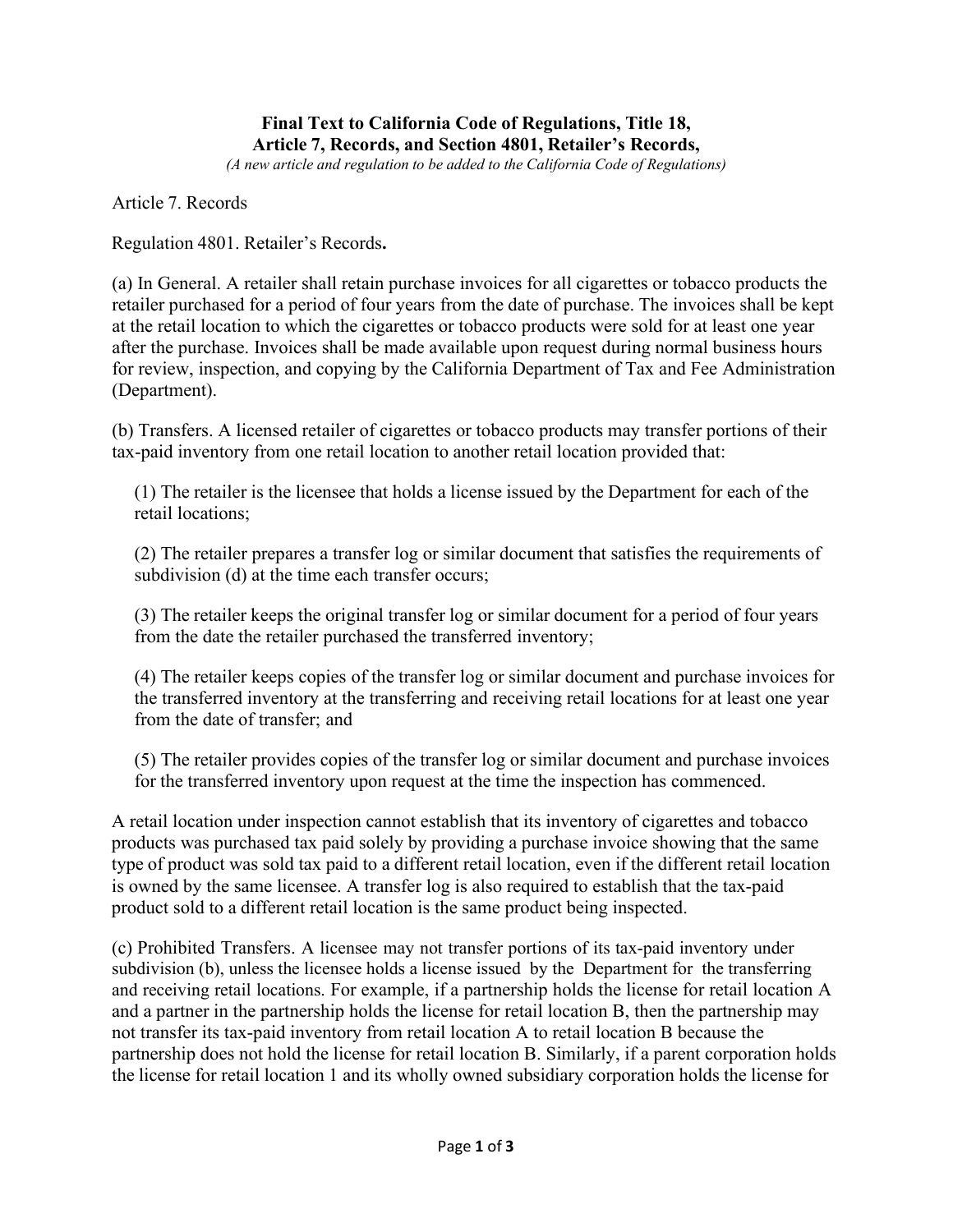retail location 2, the parent corporation may not transfer its tax-paid inventory from retail location 1 to retail location 2 because the parent corporation does not hold the license for retail location 2.

(d) Transfer Log. A transfer log or similar document shall contain the following information:

(1) The date of the transfer;

(2) The name, address, and license number of the transferring retail location;

(3) The name, address, and license number of the receiving retail location;

(4) A legible itemized list, separated by supplier, date of purchase, and purchase invoice number, of the transferred cigarettes or tobacco products that uses the same descriptions used on the original purchase invoices for the cigarettes or tobacco products; including packaging (e.g., 20 5-packs; 60-ct boxes; 30 ml bottle), tobacco flavor and/or style, nicotine strength, and quantity transferred; and

(5) The names and license numbers of each of the suppliers that sold the retailer the transferred cigarettes or tobacco products.

Appendix A contains an example transfer log that satisfies the requirements of this subdivision.

(e) Alternative Storage Media. If a retailer complies with the requirements of California Code of Regulations, title 18, section 4901, subdivision (h), the retailer may convert hardcopy documents, including purchase invoices and transfer logs or similar documents, required to be retained under this regulation to storage-only imaging media, such as PDF files or other media used in electronic imaging, and may discard the original hardcopy documents.

(f) Inspections, Citations, and Seizures. Purchase invoices and transfer logs or similar documents must be provided upon request at the time of inspection. Failure to provide such documentation when requested may result in the issuance of a citation and the seizure of cigarettes or tobacco products. The Department will not accept a transfer log or similar document that was not prepared at the time a transfer occurred or was not provided upon request at the time of inspection, and such a transfer log cannot be used to establish that cigarettes or tobacco products were erroneously or illegally seized, as grounds for the dismissal of a citation for any violation of the Cigarette and Tobacco Products Licensing Act of 2003 (Act), or for the reduction of penalties imposed under the Act.